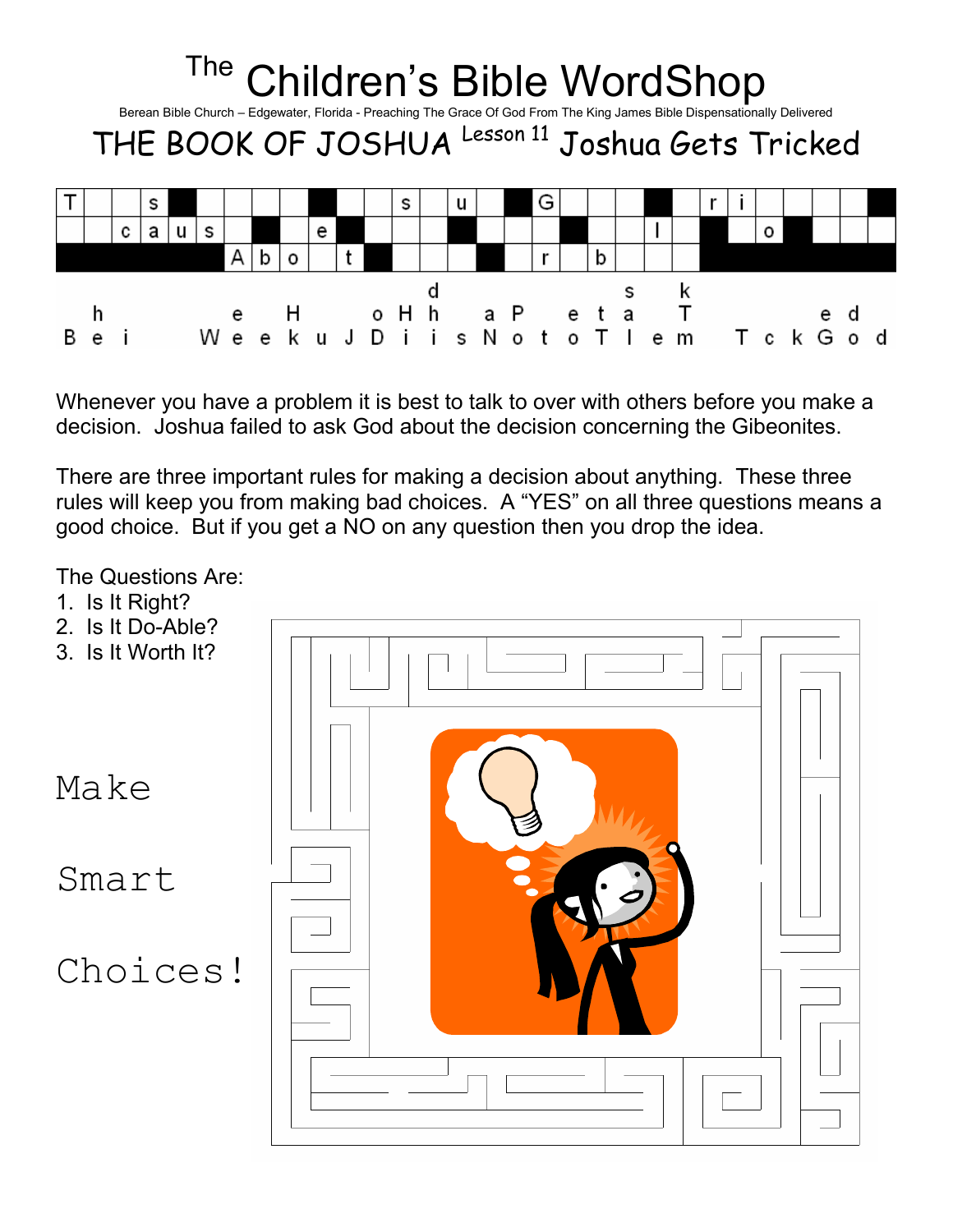P1 After the destruction of Gilgal all the rest of the kings of the lands across the river Jordan make a plan to fight against Israel.

P2 Josh 9:1 And it came to pass, when all the kings which were on this side Jordan, in the hills, and in the valleys, and in all the coasts of the great sea over against Lebanon, the Hittite, and the Amorite, the Canaanite, the Perizzite, the Hivite, and the Jebusite, heard thereof; 2 That they gathered themselves together, to fight with Joshua and with Israel, with one accord. as one group

P3 But one city, the city of Gibeon, decided to try to trick Joshua.

P4 They had seen what Israel had done to the other cities and the were afraid.



P6 Josh 9:6 And they went to Joshua unto the camp at Gilgal, and said unto him, and to the men of Israel, We be come from a far country: now therefore make ye a league with us.



P5 Josh 9:3 And when the inhabitants of Gibeon heard what Joshua had done unto Jericho and to Ai, 4 They did work wilily  $tricky$ , and went and made  $\overline{as}$  if they had been ambassadors, and took old sacks upon their asses, and wine bottles, old, and rent, and bound up; 5 And old shoes and clouted <sup>patched</sup> upon their feet, and old garments upon them; and all the bread of their provision was dry and mouldy.

## Get All Old Stuff And Old Bread Too!



P7 Josh 9:6 And they went to Joshua unto the camp at Gilgal, and said unto him, and to the men of Israel, We be come from a far country: now therefore make ye a league  $t_{\text{reaty}}$  with us.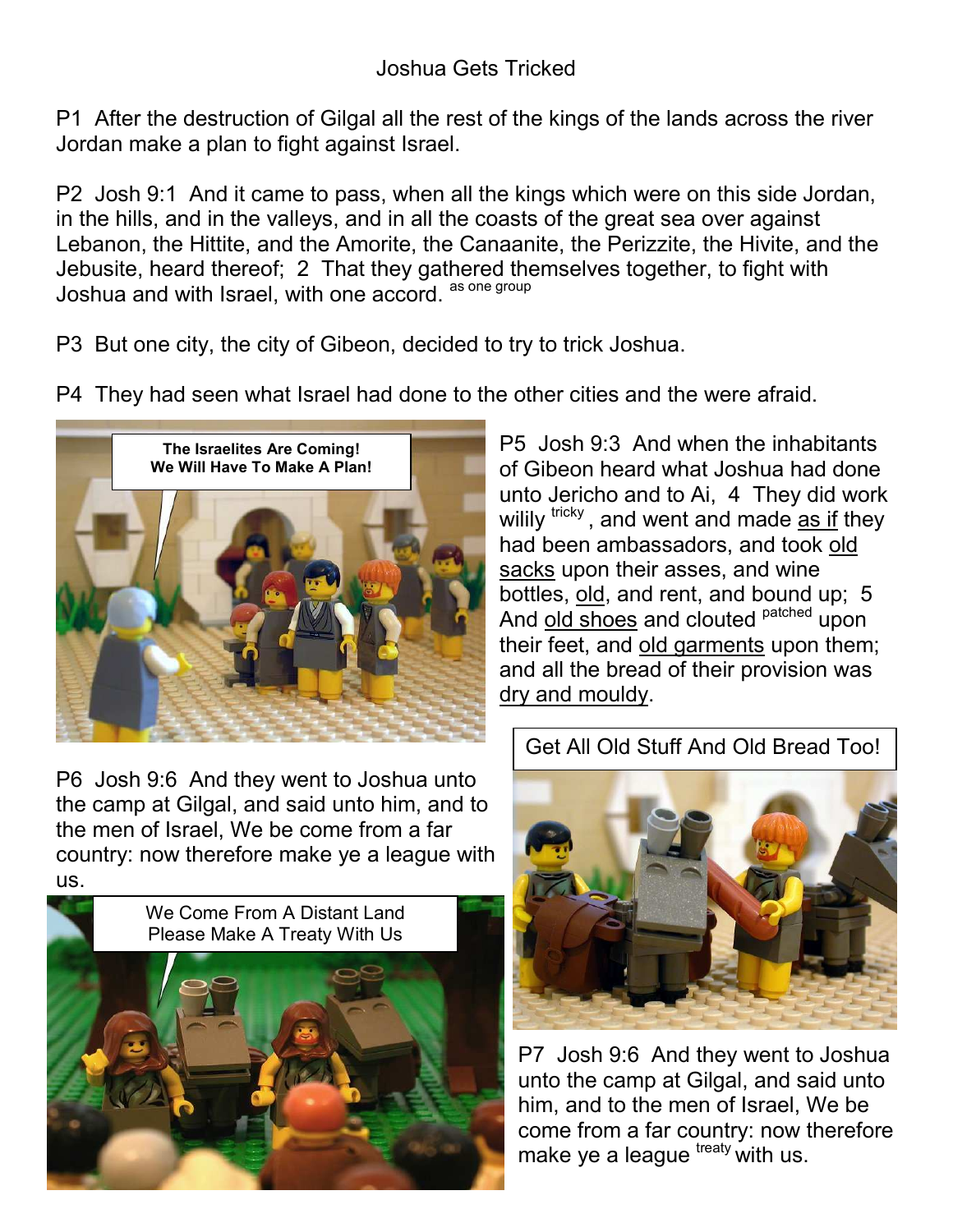P8 9:8 And Joshua said unto them, Who are ye? and from whence where come ye?



P9 Josh 9:9 And they said unto him, From a very far country thy servants are come because of the name of the LORD thy God: for we have heard the fame of him, and all that he did in Egypt, 10 And all that he did to the two kings of the Amorites, that were beyond Jordan, to Sihon king of Heshbon, and to Og king of Bashan, which was at Ashtaroth.

P10 Josh 9:12 This our bread we took hot for our provision out of our houses on the day we

came forth to go unto you; but now, behold, it is dry, and it is mouldy: 13 And these bottles of wine, which we filled, were new; and, behold, they be rent: and these our garments and our shoes are become old by reason of the very long journey.





Ohh This is dry and mouldy!

P11 The next verse tells us what happens when we do not consider God in our plans.

P12 Josh 9:14 And the men took of their victuals, and asked not counsel at the mouth of the LORD.



P13 Josh 9:15 And Joshua made peace with them, and made a league with them, to let them live: and the princes of the congregation sware unto them.

P14 These people would be a problem to the nation of Israel because they would get part of the land promised to Israel.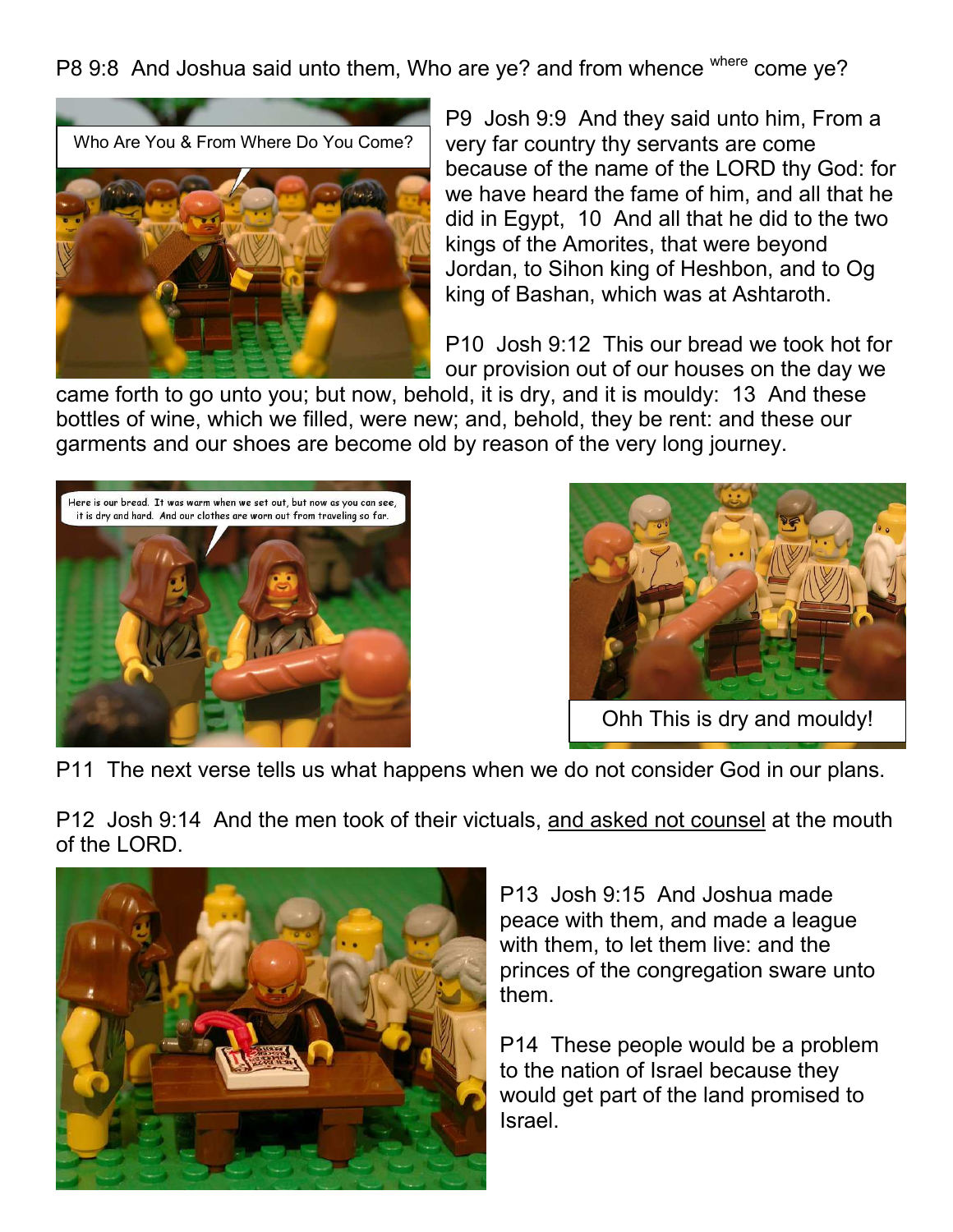## P15 Joshua soon discovers he has been TRICKED!



P16 Josh 9:16 And it came to pass at the end of three days after they had made a league with them, that they heard that they were their neighbours, and that they dwelt among them.

P17 Josh 9:17 And the children of Israel journeyed, and came unto their cities on the third day. Now their cities were Gibeon, and Chephirah, and Beeroth, and Kirjathjearim.

P18 Josh 9:18 And the children of Israel smote them not, because the princes of the congregation had sworn unto them by the LORD God of Israel. And all the congregation murmured speak in hushed voices against the princes those in charge.

P19 Josh 9:19 But all the princes said unto all the congregation, We have sworn unto them by the LORD God of Israel: now therefore we may not touch them.

P20 So Joshua was tricked out of four cities.

P21 Josh 9:22 And Joshua called for them, and he spake unto them, saying, Wherefore have ye beguiled us, saying, We are very far from you; when ye dwell among us? 23 Now



therefore ye are cursed, and there shall none of you be freed from being bondmen, and hewers of wood and drawers of water for the house of my God.



We were afraid when we heard that your God was the real God of heaven!



P22 Because of their dishonesty the Gibeonites were made slaves to Israel.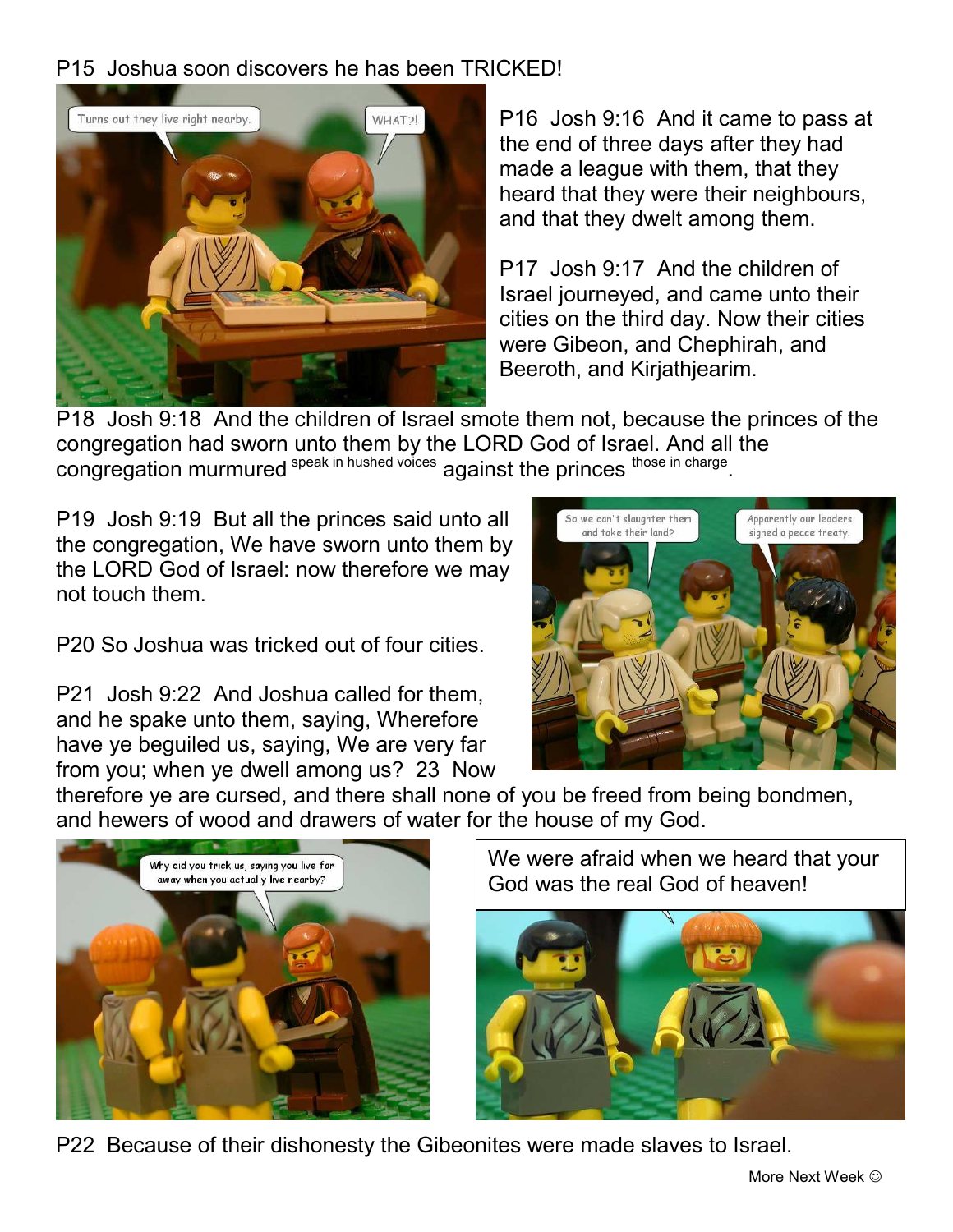

- 1. What happens when you do not think about God in your decisions?
- 2. What is a good 3 step plan for making good choices?
	- a.
	- b.
	- c.
- 3. How valuable is God's wisdom if you do not use it?
- 4. What happened to Israel because of Joshua's bad choice?
- 5. What did you learn today?

|                                                                                                                                                                                                        | ᇰ<br>∍<br>$\overline{ }$<br>ιv<br>$\mathbf{r}$<br>○ J □ ∪ A<br>E.<br>OQUXOYAM                                                                                                                                                                                                                                                                                                       | E                                                                                                     |
|--------------------------------------------------------------------------------------------------------------------------------------------------------------------------------------------------------|-------------------------------------------------------------------------------------------------------------------------------------------------------------------------------------------------------------------------------------------------------------------------------------------------------------------------------------------------------------------------------------|-------------------------------------------------------------------------------------------------------|
| <b>Puzzle Words</b>                                                                                                                                                                                    | E D S<br>R<br>Е<br>L.<br>EXGHWA<br>w v<br>U<br>J<br>$\Omega$                                                                                                                                                                                                                                                                                                                        | Ð<br>N<br>R<br>M                                                                                      |
| Joshua<br><b>Gibeonites</b><br><b>IsItRight</b><br><b>IsItDoAble</b><br><b>IsitWorthit</b><br><b>Hittite</b><br>Amorite<br>Canaanite<br>Perizzite<br><b>Hivite</b><br><b>Jebusite</b><br><b>Slaves</b> | B<br>E<br>х<br>T O<br>U<br>С<br>D<br>Y<br>OHSA<br>в<br>P<br>R<br>ĸ.<br>S<br>R<br>н<br>E<br>G<br>N<br>S<br>W O<br>R<br>н<br>С<br>$\mathbf{I}$<br>S<br>B<br>P<br>D.O<br>A<br>E H<br>L<br>B W Y<br>В<br>S<br>E.<br>U<br>E.<br>T<br>T H C A A S Z W<br>S<br>H O G<br>S G U W Y R N W P R S B<br>U<br>Y<br>DHSSU<br>A P<br>X<br>Ζ<br>G<br>O<br>EEDZQQJ<br>AVES<br>В<br>сс<br>U<br>S<br>U | А<br>N<br>E.<br>R<br>S<br>B<br>E<br>E.<br>S M<br>-F<br>-N<br>$\mathsf{A}$<br>Q U<br>C<br>s c<br>V C K |

D

٦NI.

 $\blacksquare$ 

ົ

ш

 $\blacksquare$